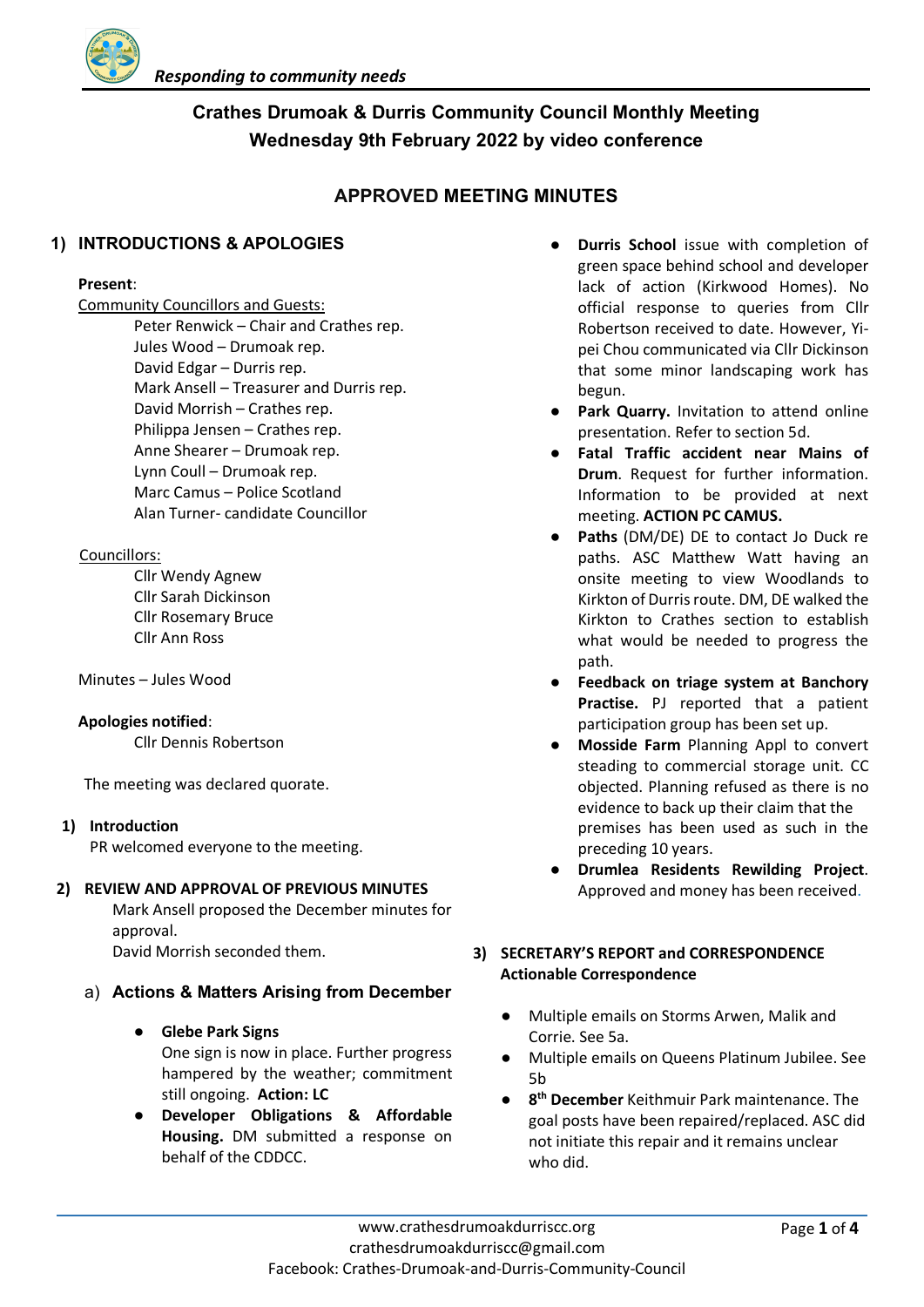*Responding to community needs*

- 9<sup>th</sup> December Paths Network email from James Davidson. **ACTION DE**
- 10<sup>th</sup> December email re planning Midhill Windfarm extension. CC chose not to comment. Outcome unknown.
- **11th December Dr** Alum, a local resident emailed complaining about traffic onB9077. No acknowledgement re truck movements from Park Quarry. MA replied to his email but no further response.
- **11th and 21st December** Response to ASC re Developer Obligations and affordable housing. DM
- **13th December** Exchange with Jo Duck re paths along A93 corridor**. ACTION DE**
- **14th December.** Nov Police report for Lower Deeside received.
- **15th December** Application for funds from Drumlea Residents approved via email**.** Funds have been paid.
- **15th December** Email Ken Duncan re approved funding increases for infrastructure.
- **20<sup>th</sup> December** KDP notification of successful Miekle Carew applications. Drum otters, the only application from our area was partially funded. AS commented that we really need to push the availability of funding as we are lagging considerably behind other areas in applications.
- **20<sup>th</sup> December** Issue of Draft Minutes and Discussion on MS Teams Costs**.** Further discussion and investigation into costs is required.
- **31st** December K &M Planning RE Surface Water **W of D**. Still ongoing, no fault accepted by ASC planners**.** There appears to be a lack of rigorous assessment. MA referred the issue to the ombudsman and will feedback in due course. It would appear the three plots are contributing to the problems. **ACTION MA.**
- 1<sup>st</sup> & 8<sup>th</sup> January and 2<sup>nd</sup> February. Increase in officer powers for planning decisions and lack of community. Paul Davidson (Inverurie CC) highlighted a major change we should be aware of, the need for 10 individual objections to any small-scale Planning Application. In a rural setting this almost certainly won't be the case and as such the application will not be referred to area committee for further consideration. AR said that an individual with objections to a planning application should communicate this with the community council.
- **7th January** ASC re opportunity to plant more herbaceous flowers. Email forwarded to CIF.
- 10<sup>th</sup> January PJ responded to Marr Storm Arwen resilience survey.
- 11<sup>th</sup> January December Police report for lower Deeside received.
- 11<sup>th</sup> January Piers Blaxter invite to comment on changes to LDP. We rely on main issues reports which will not be used in future. PR raised questions to ASC.
- **13th January** Durris cemetery upkeep. Email sent to ASC by DE.
- 13<sup>th</sup> January DE email to MA & DM re continual problems with drainage in W of D. A blocked culvert is leading to surface water and erosion. Issue is ongoing.
- 14<sup>th</sup> January First meeting re Park Bridge with Infrastructure Services Director Alan Wood. See 5c.
- 14<sup>th</sup> January Roads Policy Consultation re EV charging and Tourism signs. Improvement needed, currently no EV charge points at the local large Tesco.
- 17<sup>th</sup> January Payment of ICO GDPR fees.
- 20<sup>th</sup> January Vacancies at ASC Outdoor Forum.
- 25<sup>th</sup> January Letter from A. Burnett re Ofcon and R100 broadband initiative. Everyone in the area is to have access to high-speed broadband by 2023. The initiative was not widely reported in the press.
- 25<sup>th</sup> January Invite to Park Quarry public consultation on 31<sup>st</sup> Jan. MA attended. 5d.
- 26<sup>th</sup> January Chance for CC to write a piece for the DDCG. **ACTION PR**.
- 27<sup>th</sup> January KDP board. A replacement is required for Marion McNeill. Robyn Campbell, a keen member of the DDCG is a potential for the role. DM suggested we co-opt her to the CC and request she report back to us once a quarter. **ACTION AS** will ask and feedback.
- 1st and 2nd February Invite to vote for improved sport and leisure infrastructure in Stonehaven Participatory Budgeting Process £1.8 million available
- **3<sup>rd</sup> February** Notice of creation of a digital engagement team to support R100 initiative.
- **3<sup>rd</sup> February** Letter received from secretary of Andrew Bowie MP re response to recent storms.
- 4<sup>th</sup> **February** police edition of business watch.
- $4<sup>th</sup>$  **February** Agenda for K&M CC forum response to queries raised in last meeting.
- 7<sup>th</sup> February RBS complaint registered by MA.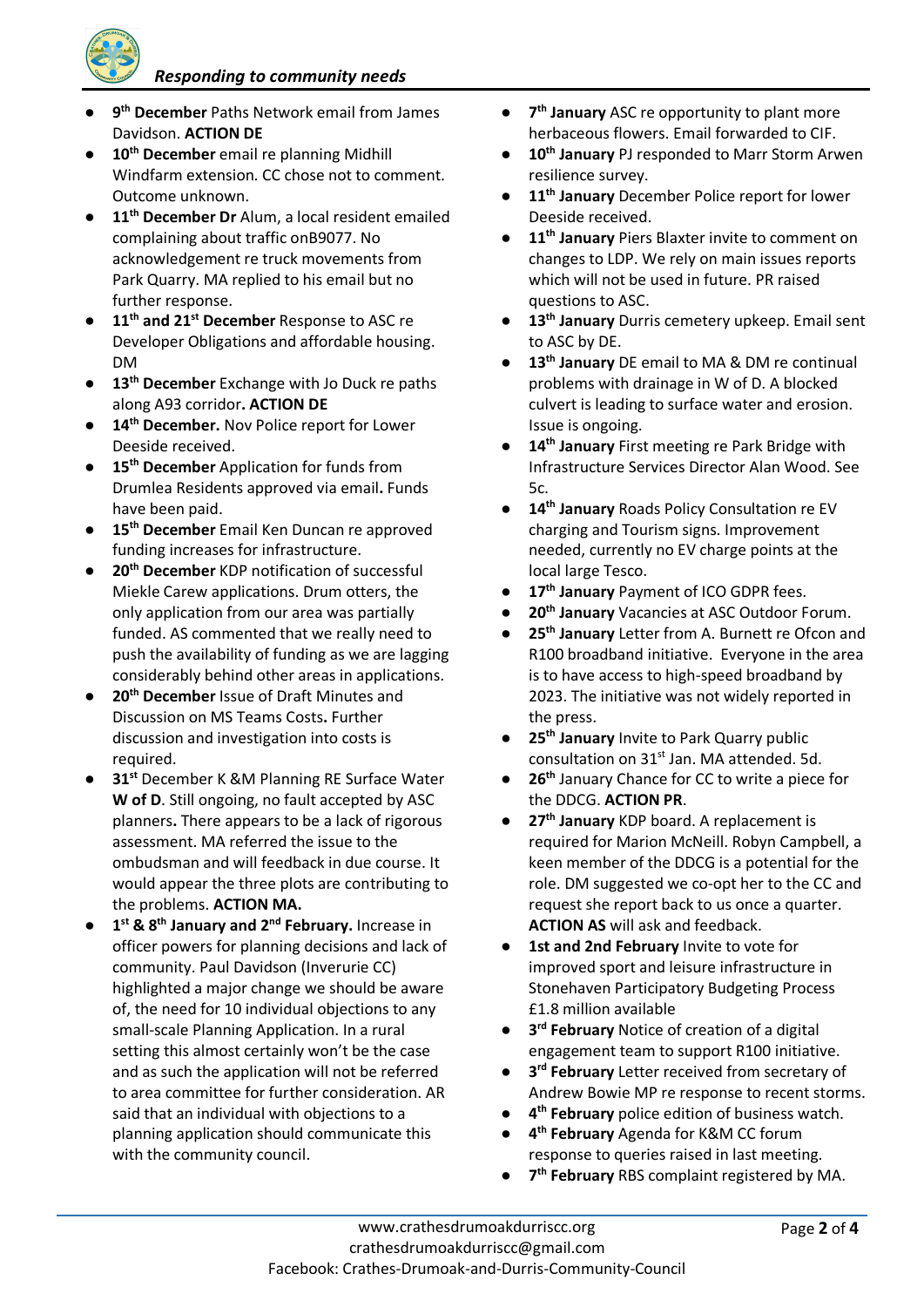*Responding to community needs*

- 8<sup>th</sup> February Lower Deeside Police report for January.
- 8<sup>th</sup> **February** Request from Marr for a Resilience contact with an analogue phone*.* **ACTION PR***.*  Crathes exchange to be digital very shortly (AR). Concerns were expressed about the effects of this on the vulnerable and elderly especially in light of the recent issues with storms.
- 8<sup>th</sup> **February** Letter from Lord Lieutenant of Aberdeenshire re Queens Platinum Jubilee. **CC to respond.**

## **4) POLICE REPORTS**

December and January Reports.

PC Camus provided a summary highlighting the main points. Anti-social behaviour reports in January were particularly high numbering 66, three times that seen in December. Thefts in the area included a quad bike and a caravan. There were 3 incidents of drunk driving and one report of careless driving. Several new locations of concern regarding speeding have been highlighted by the community. PC Camus asked that the CC communicate to the public that contacting the police should be via the email at the bottom of his report. This will achieve a much faster response.

# StonehavenLowerDeesideCPT@Scotland.pnn.pol ice.uk

 Cllr Ross communicated that there had been two homes broken into, one in Banchory and one in Lumphanan. Banchory Police rarely send out bulletins and Cllr Ross asked if PC Camus could look into combining reports. PC Camus said he would look to see what could be done.

# **5) COMMUNITY UPDATES**

## **a) Storms**

Following on from previous discussions both MA and DM are liaising with hall committees re looking into purchasing generators for both the Durris and Crathes halls respectively. Funds to aid this may be available through the area committee budget (fund in the order of £80,000). Cllr Dickenson said this fund usually requires matched funding but that things may have altered in the light of Covid which has prevented many groups from fund raising.

DM highlighted that the Banchory CC Resilience Plan is excellent and may have some ideas for us to take on board in terms of improving our communication and rapidly identifying those who may need help.

# **b) Queens Jubilee**

Beacons, garden parties and tree planting have been suggested as suitable means of marking the Queen's Jubilee. The DDCG are planning to have a bonfire though the details of where and when are yet to be established. Beacons were generally thought to be a good idea but difficulties would arise in deciding on locations, getting fuel to said location (particularly if it's up a hill), the need for liability insurance, the potential need for the fire brigade and the fact that its light till around 11pm in June.

PR has asked the hall committees if they are planning any events, as yet no response.

# **c) Park Bridge (AS)**

 Following on from meetings chaired by Alan Wood, Head of infrastructure services and attended by, amongst others, AS, Cllr Agnew, Cllr Dickenson and MA, AS reported that A. Wood will see if he can commission an independent structural assessment. Currently the council have budgeted 750,000 to refurbish the deck but intend to keep the bridge closed. An independent assessment which is then independently verified will settle the matter as to whether or not the bridge can take light traffic.

- d) **Park Quarry** MA attended an onsite meeting to discuss noise and traffic. No new information was forth coming regarding truck movements. An assessment of noise, made prior to the new machinery being commissioned confirmed that the quarry is operating within the limits set. Reinstatement of the west side of the quarry to begin in spring. MA suggested we have a site visit then to observe the progress.
- **Road Safety Survey** DM presented the survey results. 170 responses received. PR to close the survey within the next 2 days. The distribution of responses indicated that all three areas had input. PR will request a meeting with ASC roads department to discuss the results. Cllr Dickenson suggested we contact Area Manager Bruce Stewart to ensure he was up to speed on the concerns and to solicit his support but also to take the matter direct to Alan Wood as Director